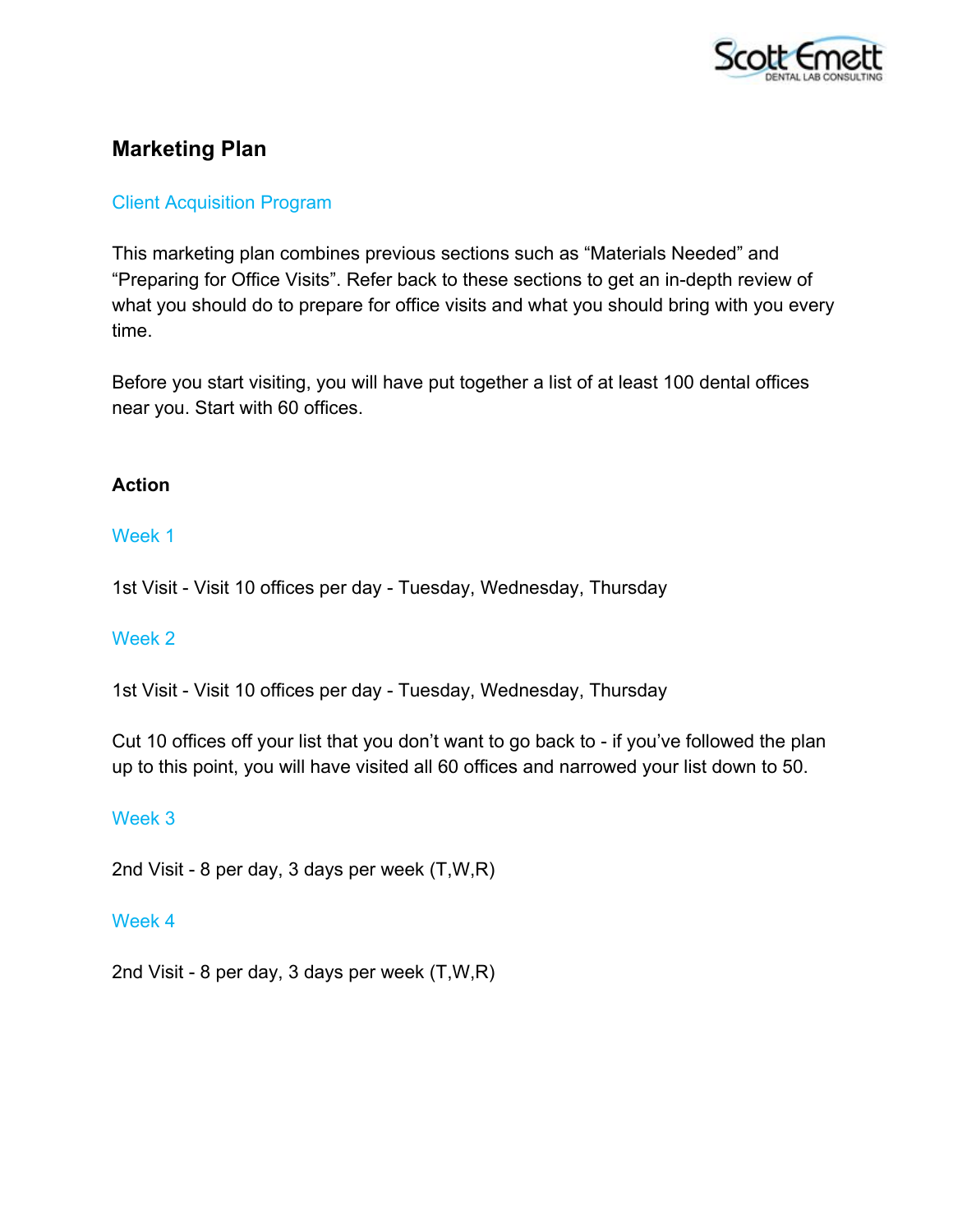

Weeks 3,4,5,6 will be mixed with 2nd visits

### Week 6

Setting the appointments and 3rd visits. Stay out for at least 2 hours per day setting and keeping appointments. You should set at least 20 appointments, but probably closer to 30. We'll call it 25.

Appointments set - 25

### Week 7

Finish 2nd visits, 3rd visits, 4th visits, 5th visits

Cut list down to 20 offices

### **Results so far = 3 trial cases, 1 solid account, list of 20 offices**

### Week 8

Get new list of 60 offices

1st visit 30 offices

### Week 9

1st visit 30 offices

Follow through visit 2 per day = 6 per week

### Week 10

2nd and 3rd visits

2nd visit 10 per day - Follow through visit 2 per day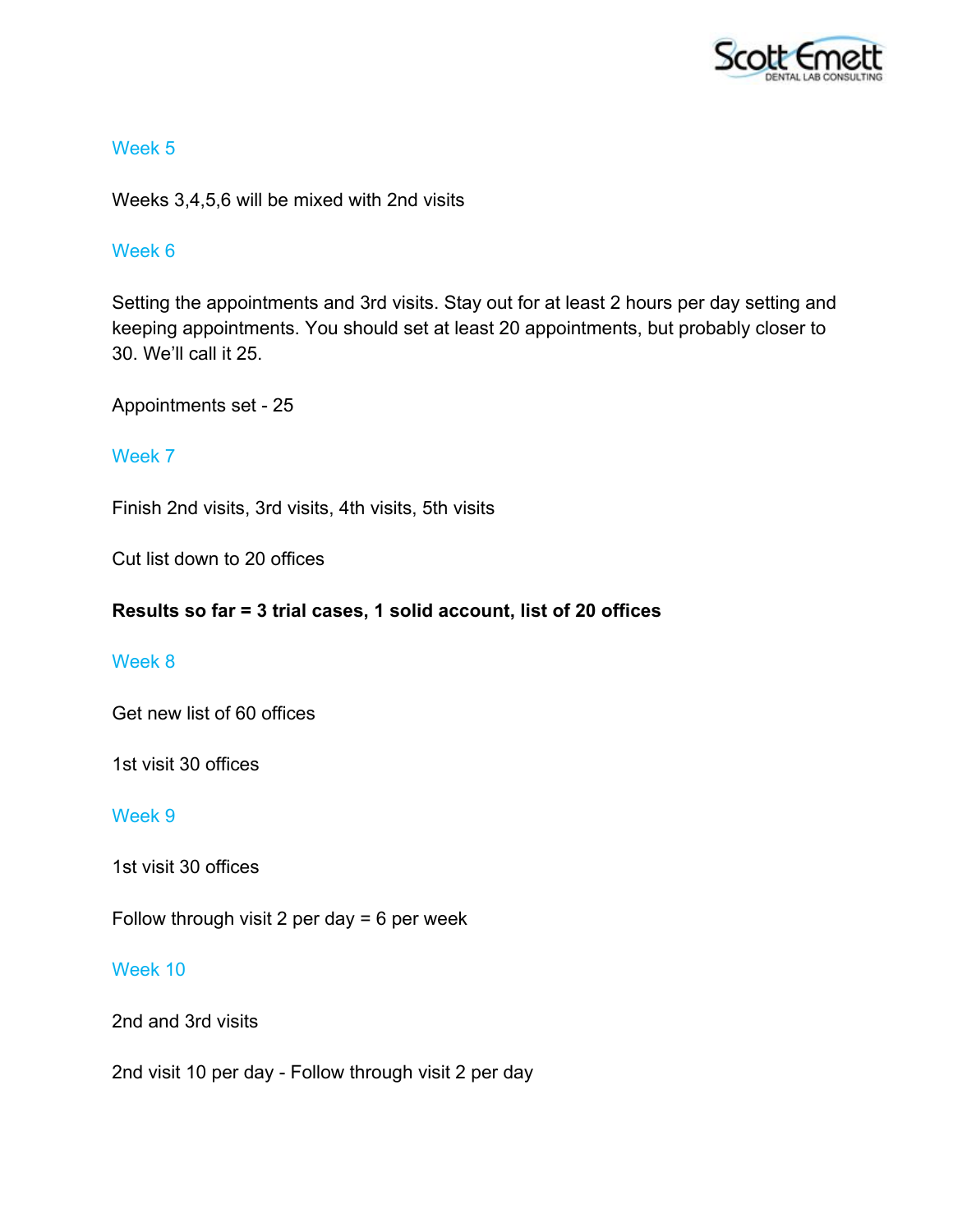

2nd and 3rd visits

2nd visit 10 per day - Follow through visit 2 per day

# Week 12

2nd and 3rd visits

2nd visit 10 per day - Follow through visit 2 per day

# **Results so far = 5 trial cases, 2 solid accounts, list of 20**

# **Results 12 week total = 8 trial cases, 3 solid accounts, and a great list of 40 potential clients**

After 3 months, you have 3 new accounts and awesome potential! You are getting good at this - you are learning the ropes. You know what works!

# **DO NOT BECOME COMPLACENT!**

Complacency is your enemy. Don't be satisfied. Stay hungry to reach your goals. You have laid down a ton of ground work. You have set yourself up to start reaping huge rewards.

Don't wait to get motivated - go do what needs to be done - get motivated later. Stay the course you started. You will realize a half million increase in revenue in this 1st year. Just persist until you succeed. Keep doing what is successful. Many labs are doing far better than these projections by now. Maybe you are too. Let's do this together.

When you work hard, you reap the benefits. You will be growing and strengthening while other labs complain, make excuses, and go out of business.

# **Nothing works until you do - then everything works.**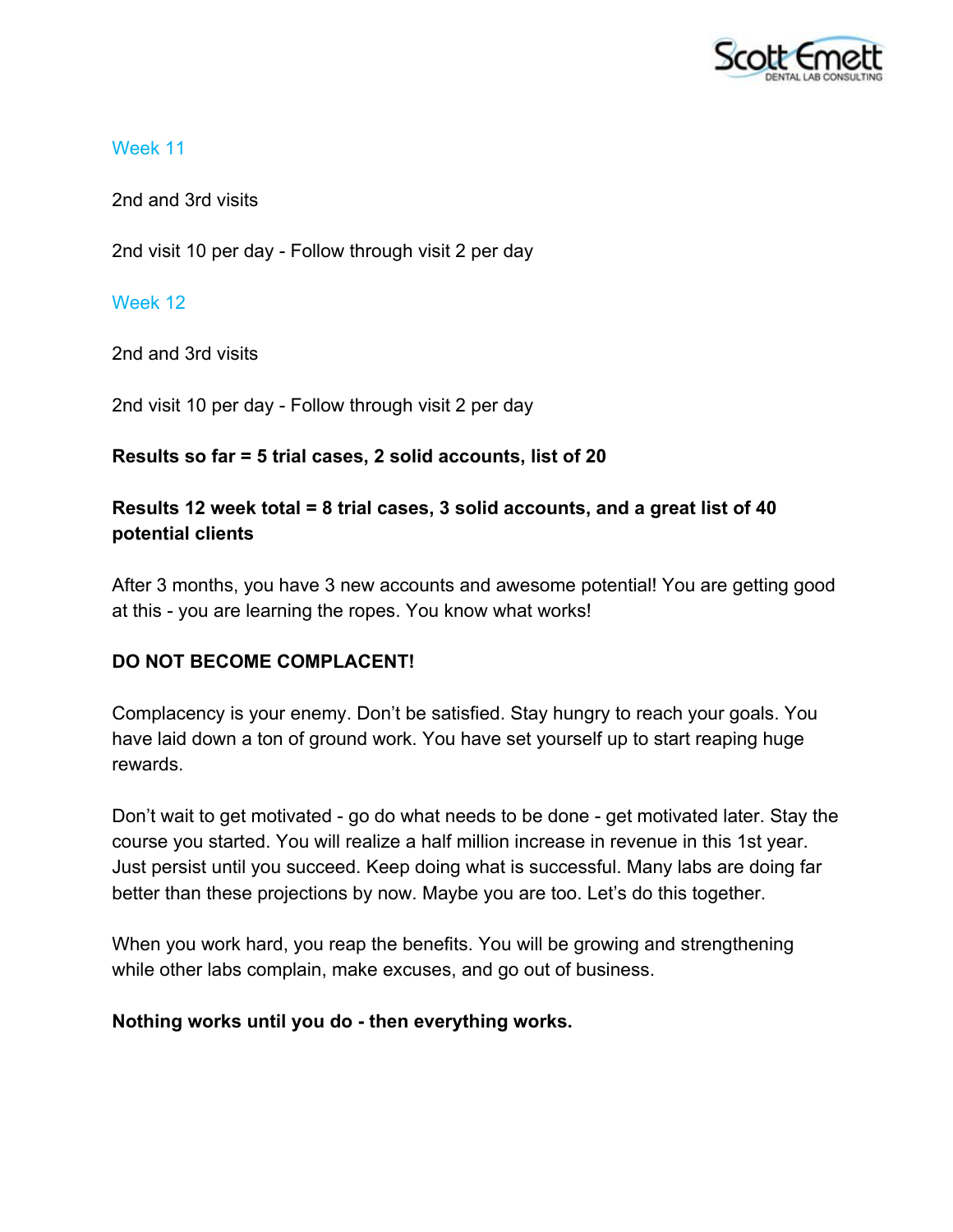

Set up a study club - Seattle Study Club if possible. Work with coach for full support and instructions.

Make 5 lunch appointments with existing clients through the next 2 weeks

Get list of 60 for 1st visits

Set up 2 lunch and learns

Visit 3 offices per day (9 total) from your list of 40 - follow through with these 9 offices

### Week 14

5 "1st" visits per day = 15 per week

3 follow through visits per day from list of 40 = 9 per week

### Week 15

5 "1st" visits per day = 15 per week

3 follow through visits per day from list of 40 = 9 per week

### Week 16

5 "1st" visits per day = 15 per week

3 follow through visits per day from list of 40 = 9 per week

### Week 17

- 5 "1st" visits per day = 15 per week
- 3 "2nd" visits per day, mixing in "3rd" visits as needed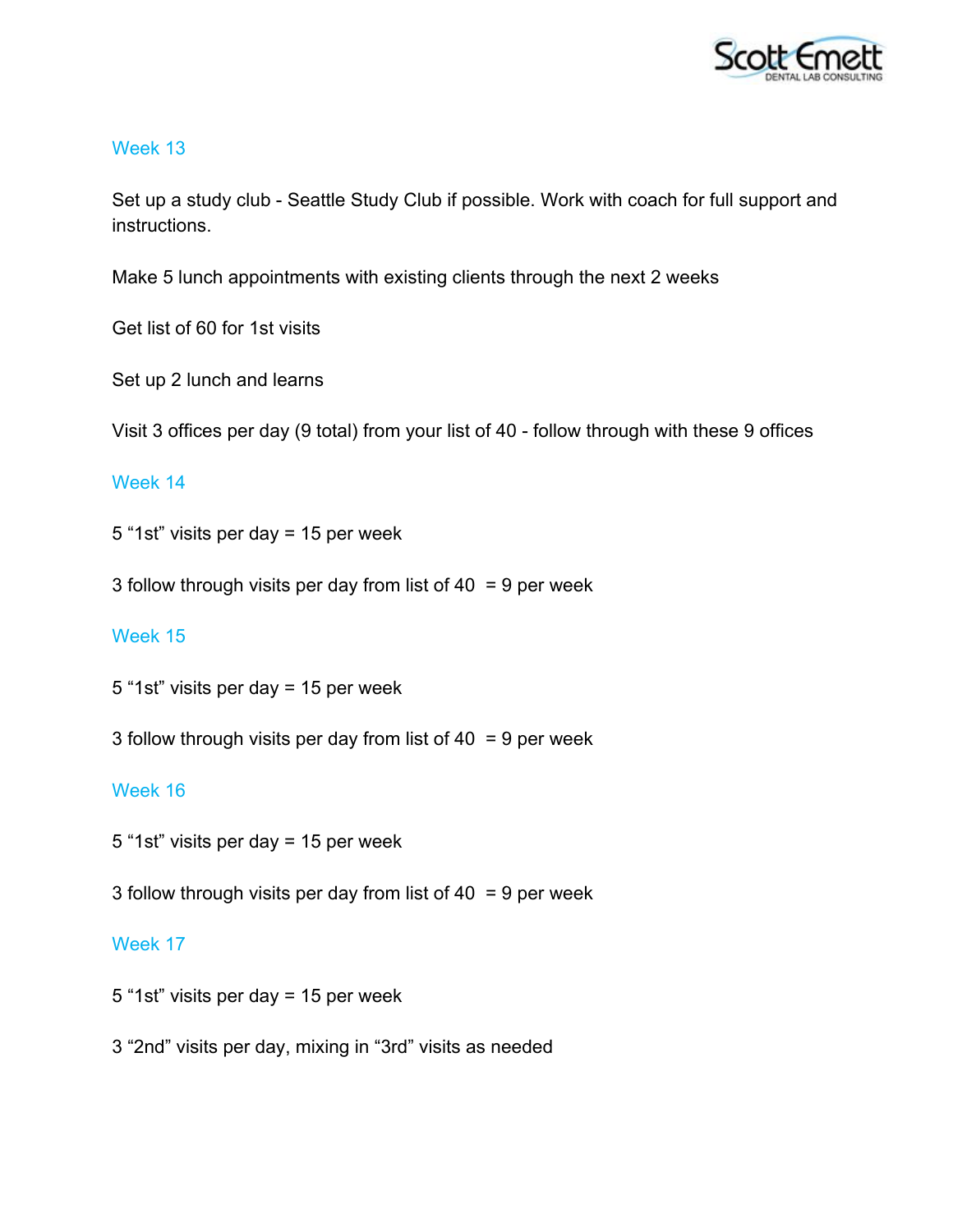

Fill the full 2 hours each day this week with "2nd" and "3rd" visits

### Week 19

Fill the full 2 hours each day this week with "2nd" and "3rd" visits

### Week 20

Fill the full 2 hours each day this week with "2nd" and "3rd" visits

Cut your list of 40 to 30. Add a new list of 20. Now you have a list of 50 for follow through.

**Results from last 8 weeks = 8 trial cases and 6 solid accounts**

**Total results so far for 20 weeks = 9 solid accounts**

**9 accounts x \$2,000 monthly revenue each = \$18,000 per month additional revenue in 20 weeks!**

**Great work, keep it up!**

# **DO NOT SLOW DOWN**

Treat the next 20 weeks exactly like the last 20 weeks

You will get more accounts than you got before because you are better at everything

The next 20 weeks should bring in around 12 additional accounts and you should have a great list of about 100 possible accounts

You will work on your list of 100 for the remainder of the year. That will be highly successful